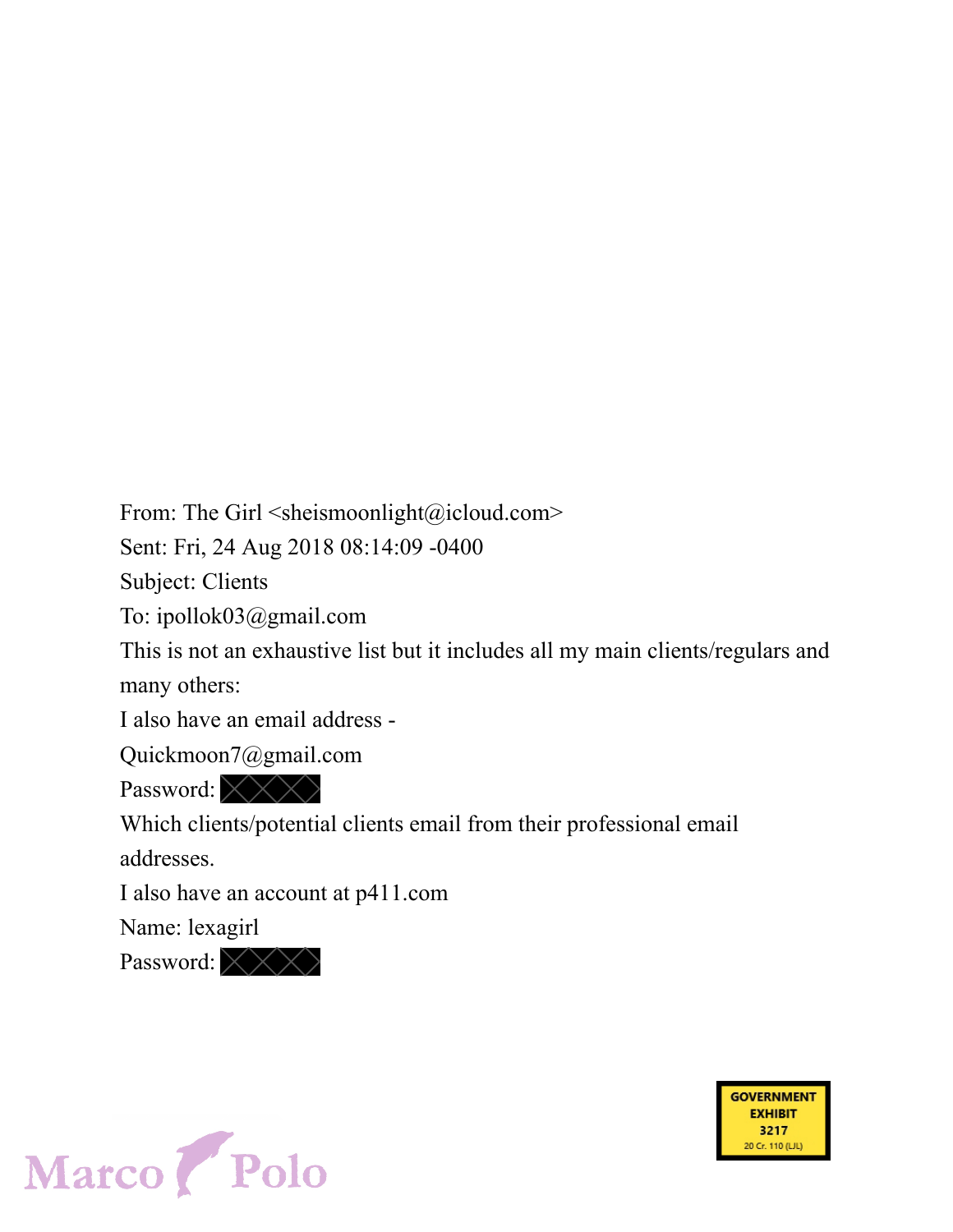That has a bunch of client information, though identity of the clients is anonymous/ protected through the site. Stuart Piltch Joe Dimenna www.patreon.com/posts/john-list-gone-6-64280088 Barry Pool John Diblasi Gene Rhough Andrew Buckalew Miguel Lopez Castillo Jeff Benjamin Christian Bourge www.patreon.com/posts/bonus-5-after-64273647 Itay Ariel www.patreon.com/posts/john-list-gone-6-64314789 Randy Levinson Ted O'Neal Harris Junelle Ken Sherman Ken Mumma Peter de Bretteville patreon.com/posts/bonus-john-list-64237595 George Rogers Stephen Wall Philip Bloom James Irby Daniel Penn Caio Fonseca patreon.com/posts/bonus-john-list-64553962 Scott Landau Brian Rogers Justin Kolnick

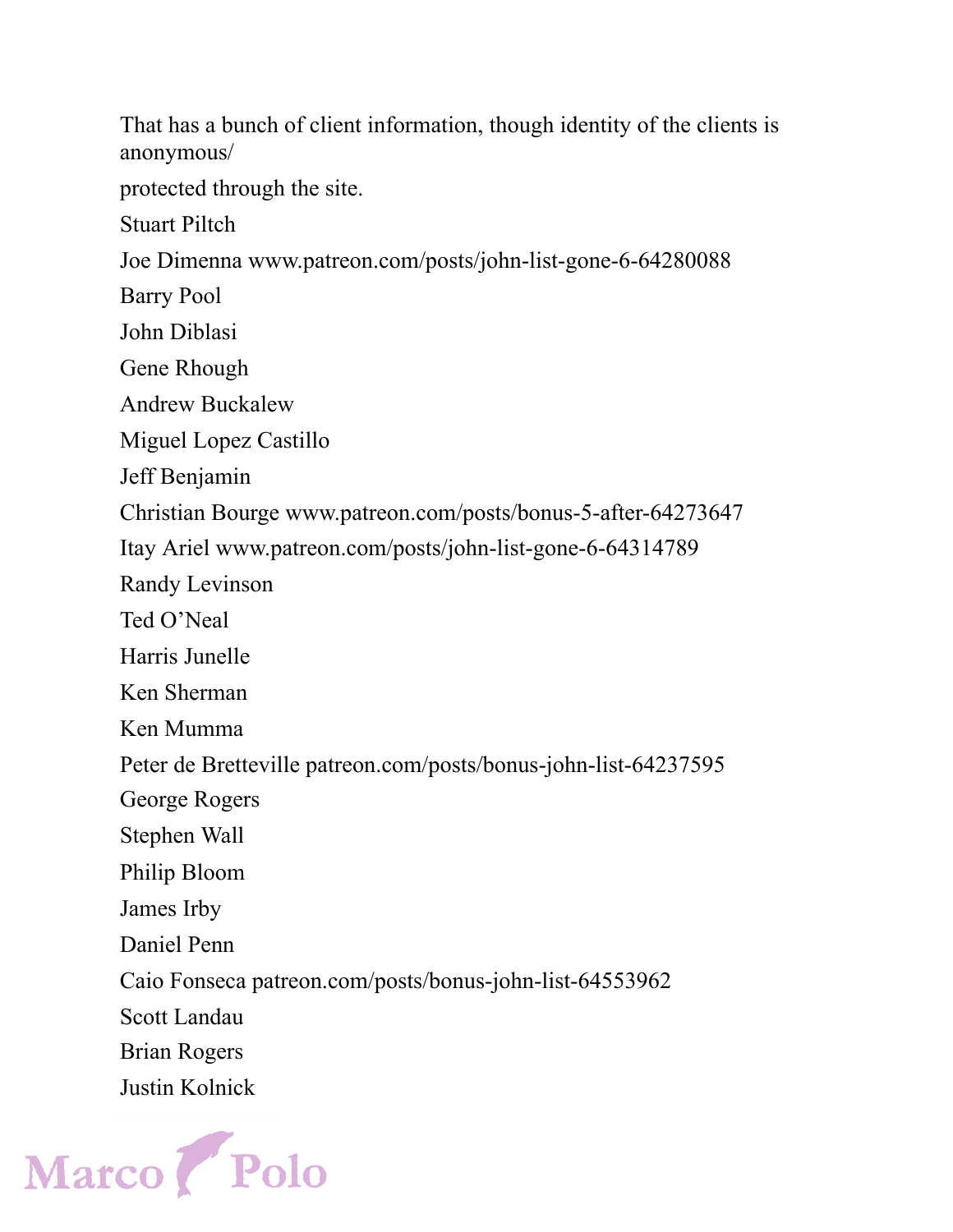Tim Weiner Bruno Blumenfeld Nabeel Aktar John McKeever Kristopher Sarreal Marc Raviitz Quinn Fionda Harris Morris Evan Berrie Frank Washington Frank Ruy Eric Teldaldi Ivan Brewster Peter Stanton James Shillinglaw patreon.com/posts/bonus-john-list-64451842 Robert Hackney Adam Weprin David Brecher Jim Ryan Kartik Tamhane Barry Avrich Lior Ohayon Rich Rosen Richard Spicer Chris Whyte Stephen Rocco Mark Goldman Sean Andrialis

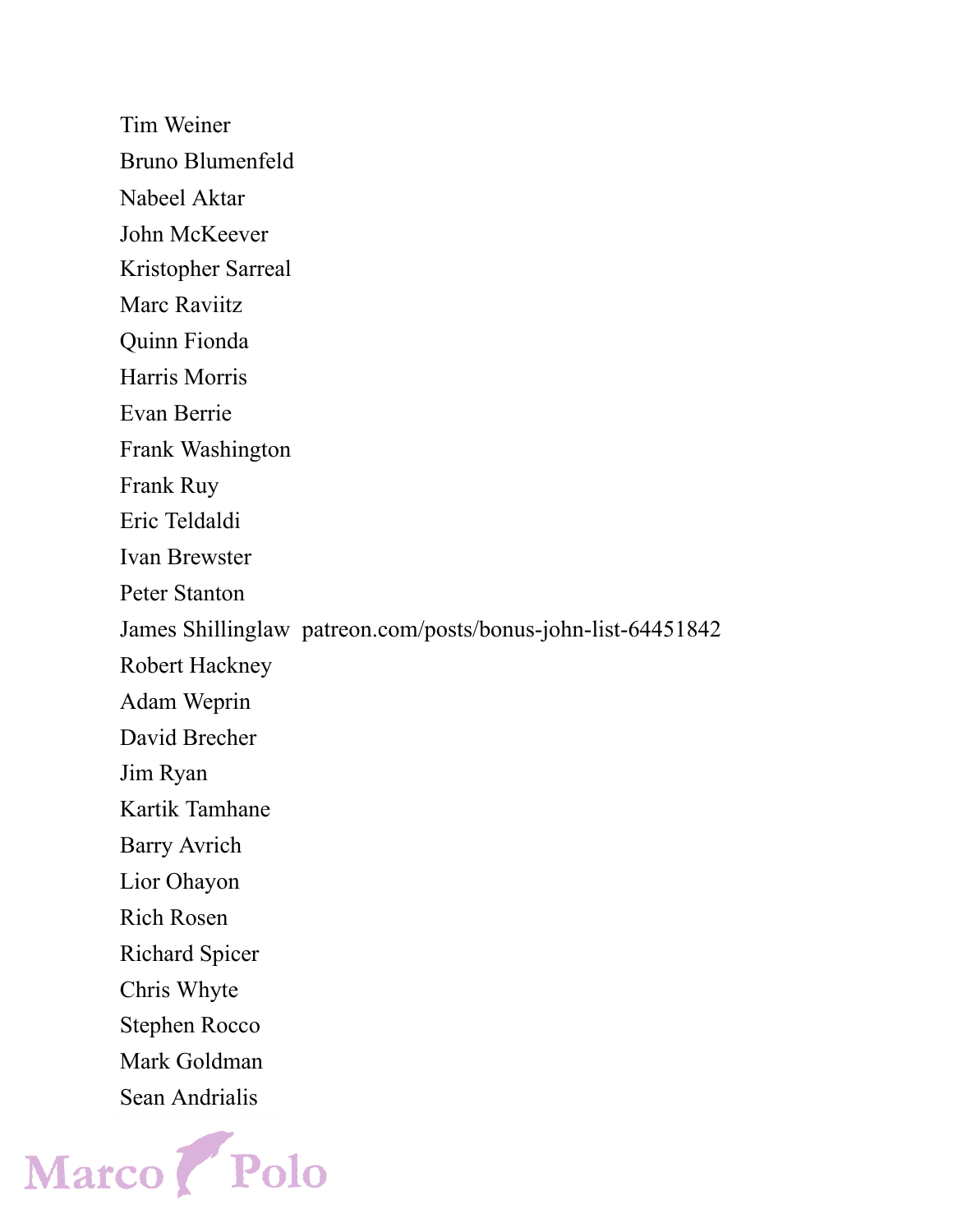Harlan Waskel Adrian Lam James Macry www.patreon.com/posts/bonus-john-list-64236389 Tony Pasqua Sean Rogers Aashish Chandarana Morgan Nichols Alexander Alexandrov Ismaila Whittier patreon.com/posts/bonus-john-list-64403390 Daniel Silverstein Johnathan McBride Conrad Dresdale Justin Daly Chris Cassarino Patrick Curran Michael Schwimmer Richard Ross Nik Downey David Christian Ryan Purpura David Pinelli John Baker Connell Barrett patreon.com/posts/bonus-john-list-64733740 Prakash Puru Dennis Madden Michael Clark Bob Lensner David Wassong patreon.com/posts/bonus-john-list-64500720

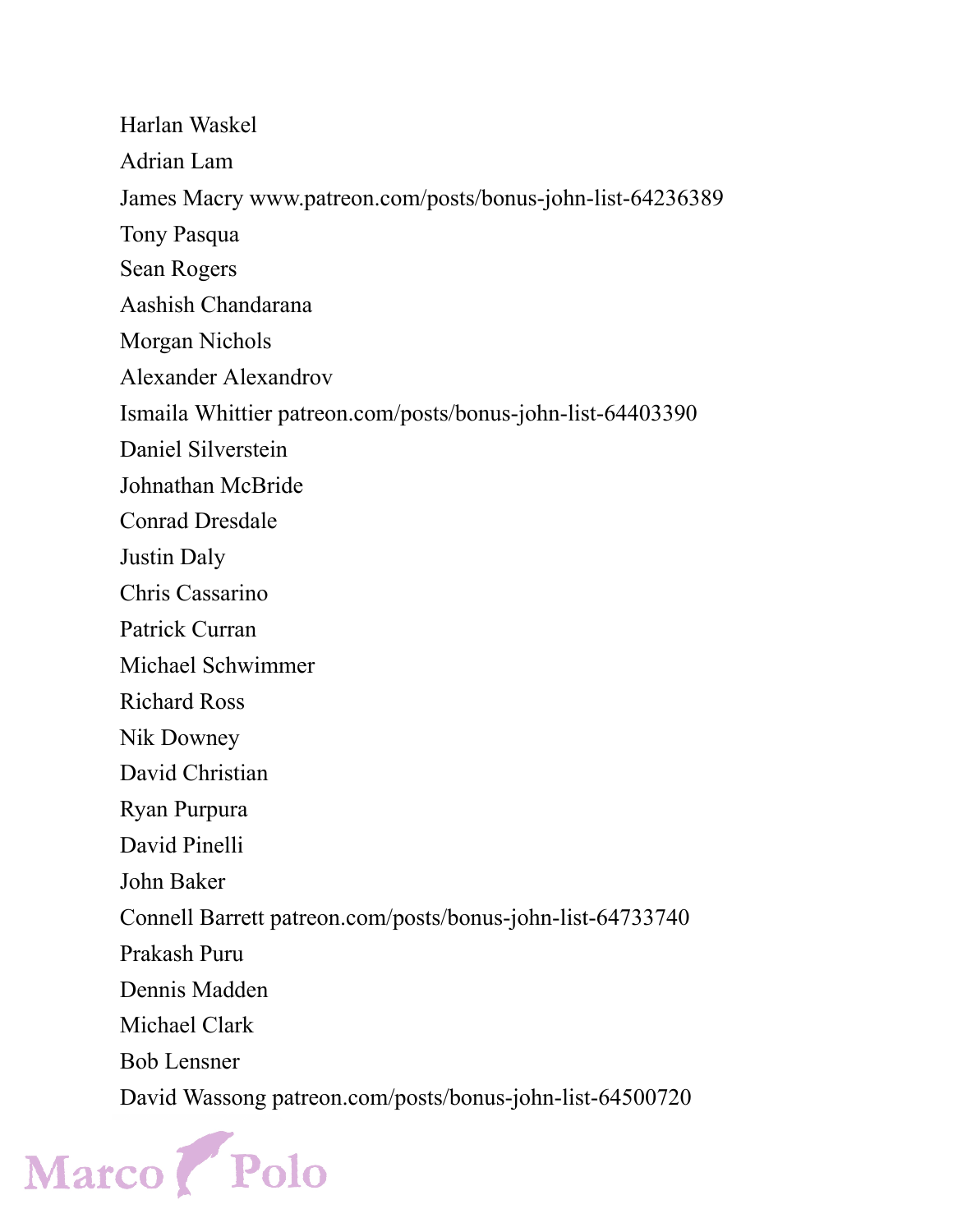Andrew Brummell Justin Elias Byron Anderson Chris Kapur G. W. Hegel Mathew Zucker Chris Childres Phil Fear Stephen Wright Bryan Spano Mark Wolff Pratik Sarda Sitwat Kazmi Fomba Sirleaf www.patreon.com/posts/bonus-john-list-64163834 Demetrius Braxton Bryan Melgar Carlos Zepeda Bennie Chiles Bill Dvorak Chase Seifert Samuel Guzik Esteban Idrovo Zak Kaplan patreon.com/posts/bonus-john-list-64606280 Pat Kilkenny Jim Timon Peter Wolfgang Glenn Vogell Lawrence Konner